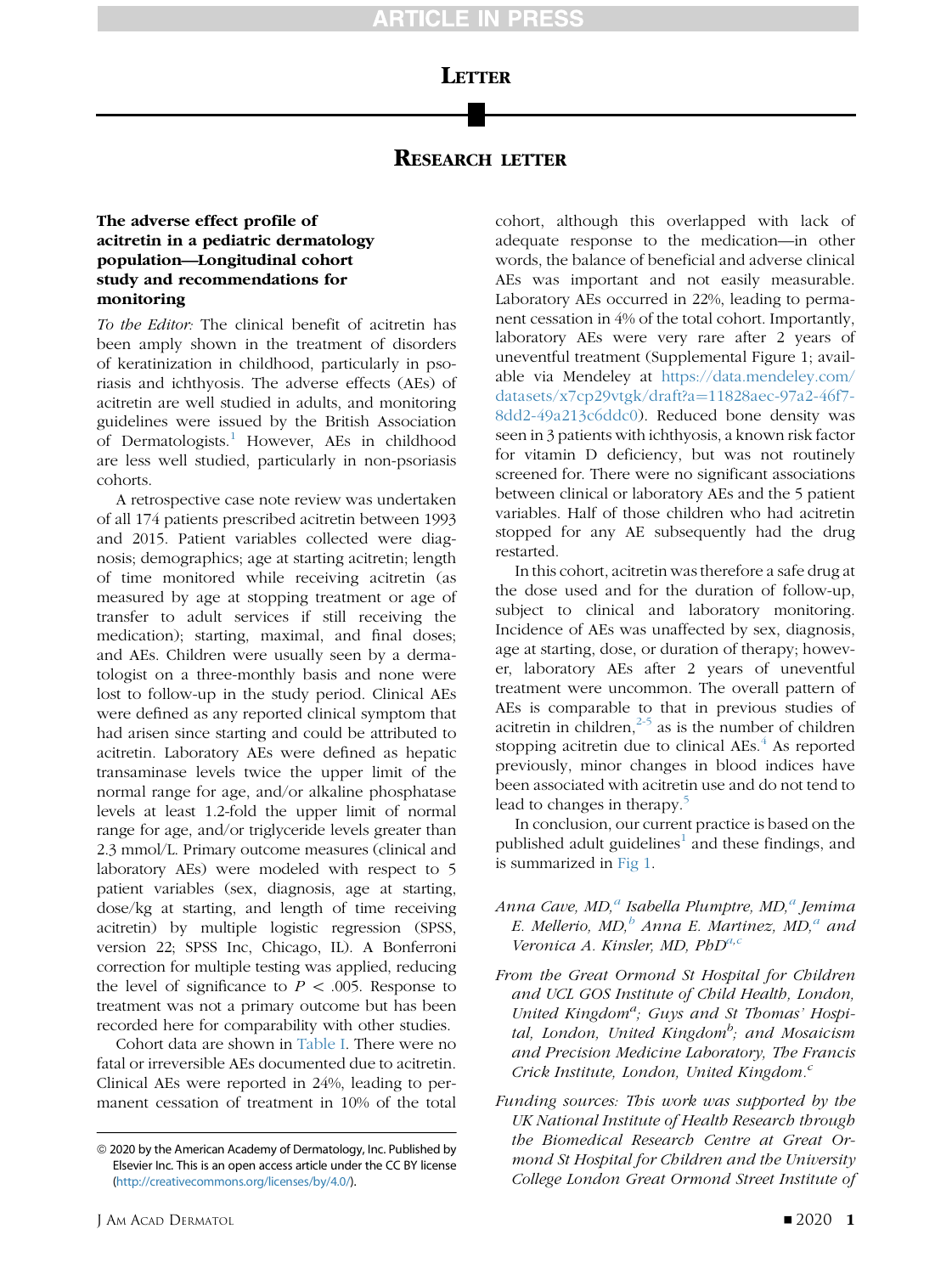## RTICLE IN PRES

#### 2 Letter

| Demographics of the total cohort $(N = 174)$                                                                   | Count*                      |
|----------------------------------------------------------------------------------------------------------------|-----------------------------|
| Male/female, n                                                                                                 | 90/84                       |
| Age at starting acitretin, y, mean $\pm$ SEM (range)                                                           | $8.1 \pm 0.4$ (0.0-18.78)   |
| Mean duration of treatment, y, mean $\pm$ SEM (range)                                                          | $3.5 \pm 0.3$ (0.02-17.58)  |
| Mean starting dose, mg/kg, mean $\pm$ SEM (range)                                                              | $0.42 \pm 0.01$ (0.15-0.68) |
| Mean maximum dose, mg/kg, mean $\pm$ SEM (range)                                                               | $0.45 \pm 0.02$ (0.14-1.24) |
| Clinical diagnostic groupings, n/total (%)                                                                     |                             |
| Congenital ichthyosis                                                                                          | 94/172 (54.7)               |
| Psoriasis                                                                                                      | 50/172 (29.1)               |
| Other                                                                                                          | 14/172 (8.1)                |
| Palmoplantar keratoderma                                                                                       | 5/172(2.9)                  |
| Eczema                                                                                                         | 4/172(2.3)                  |
| Immunodeficiency                                                                                               | 4/172(2.3)                  |
| Pityriasis rubra pilaris                                                                                       | 1/172(0.6)                  |
| Missing data on diagnosis                                                                                      | 2/172(1.2)                  |
| Clinical AEs, all reversible, n/total (%)                                                                      |                             |
| Increased skin irritation, fragility, or rash                                                                  | 18/174 (10.3)               |
| Dry lips                                                                                                       | 16/174 (9.2)                |
| Nausea                                                                                                         | 3/174(1.7)                  |
| Tiredness/malaise                                                                                              | 2/174(1.1)                  |
| Mood swings                                                                                                    | 1/174(0.6)                  |
| Hair thinning                                                                                                  | 1/174(0.6)                  |
| Abdominal pain                                                                                                 | 1/174(0.6)                  |
| Clinical AEs of any type, n/total (%)                                                                          | 42/174 (24.1)               |
| Missing data on clinical AEs                                                                                   | 0/174                       |
| Laboratory AEs, all reversible, n/total (%)                                                                    |                             |
| Abnormal alkaline phosphatase level alone                                                                      | 10/170 (5.9)                |
| Abnormal alanine transaminase level alone                                                                      | 4/170(2.4)                  |
| Abnormal alanine transaminase and alkaline phosphatase level                                                   | 1/170(0.6)                  |
| Abnormal triglyceride levels alone                                                                             | 17/170 (10)                 |
| Abnormal liver function test results (alanine transaminase or alkaline phosphatase) and<br>triglyceride levels | 4/170(2.4)                  |
| Laboratory AE but missing detail on type                                                                       | 2/170(1.2)                  |
| Laboratory AEs of any type                                                                                     | 38/170 (22.4)               |
| Missing data on laboratory AEs                                                                                 | 4/174                       |
| Reasons for stopping acitretin during study period, temporarily or permanently, n/total (%)                    |                             |
| Limited or no clinical improvement                                                                             | 33/172 (19.2)               |
| Clinical AEs (other than worsening of skin disease)                                                            | 21/172 (12.2)               |
| Sustained clinical improvement                                                                                 | 17/172 (9.9)                |
| Worsening of skin disease                                                                                      | 10/172 (5.8)                |
| Laboratory AEs                                                                                                 | 7/172(4.1)                  |
| Other causes                                                                                                   | 3/172(1.7)                  |
| Total stopped acitretin due to any cause, n/total (%)                                                          | 91/172 (52.9)               |
| Missing data on stopping                                                                                       | 2/174                       |

<span id="page-1-0"></span>Table I. Cohort demographics and incidence of clinical and laboratory adverse effects potentially due to acitretin therapy

AE, Adverse event; SEM, standard error of the mean.

\*Where the total cohort number does not equal 174, this is due to missing data.